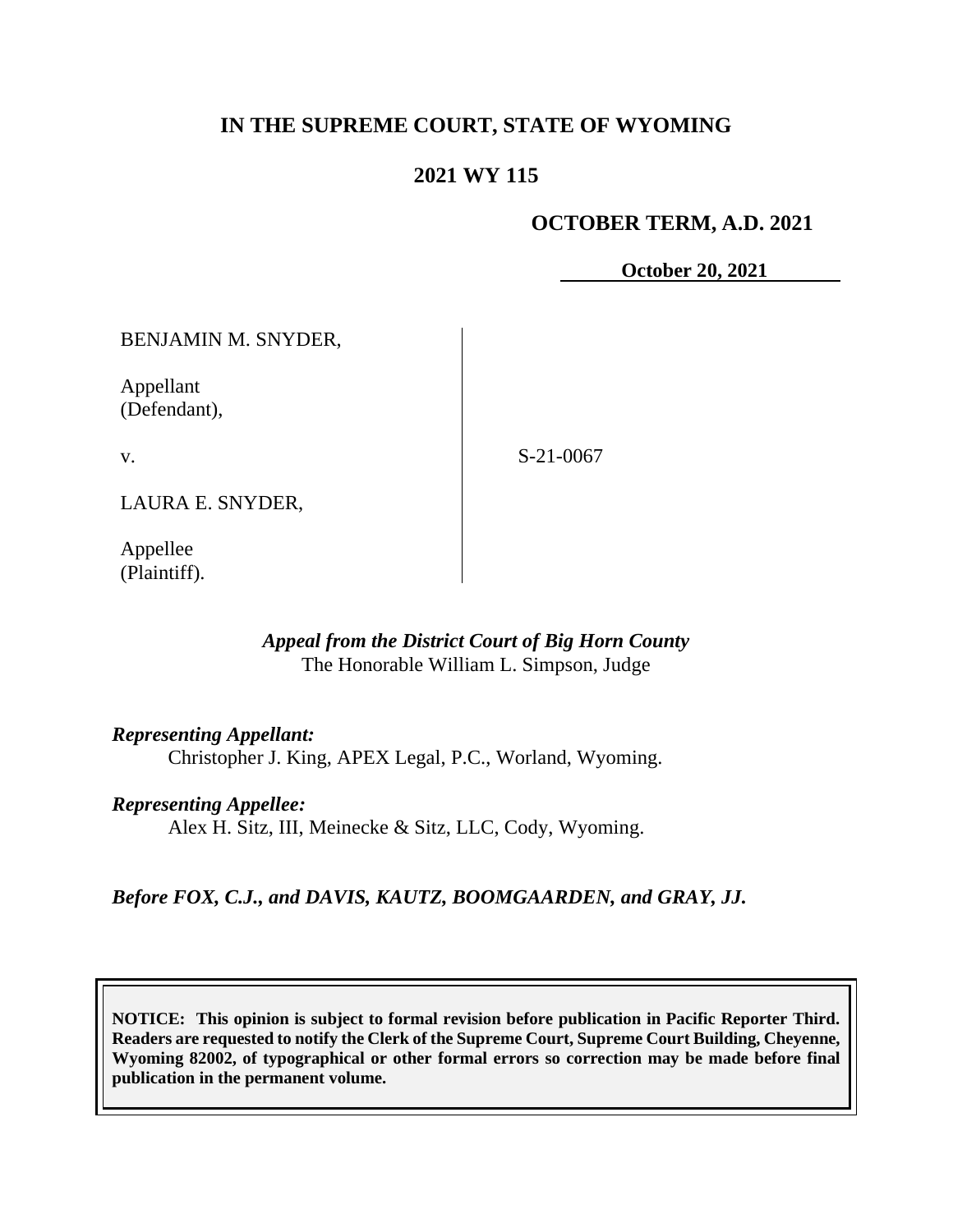### **KAUTZ, Justice.**

[¶1] In this divorce case, the district court awarded Benjamin M. Snyder (Husband) all the interest in his business and ordered him to pay Laura E. Snyder (Wife) \$100,000 to equalize the property distribution. Husband asserts the district court abused its discretion in valuing the business and requiring him to make the equalization payment within 120 days of the divorce and erred by granting Wife a judgment against his business. He also claims the district court violated his constitutional rights by allowing Wife to take their minor child (Child) to church during his visitation time. We affirm the district court's property disposition and visitation order but reverse the judgment against the business.

### **ISSUES**

[¶2] The issues raised by Husband, which we have reworded, are:

1. Did the district court abuse its discretion by assigning a value to Husband's business using Wife's expert's opinion?

2. Did the district court abuse its discretion by requiring Husband to make the equalization payment to Wife within 120 days of the divorce?

3. Did the district court err by awarding a judgment against Husband's business?

4. Did the district court violate Husband's constitutional rights to parent or to freedom of religion by allowing Wife to take Child to church during his visitation time?

## **FACTS**

[¶3] Husband and Wife married in 1998, and Wife filed for divorce in 2019. The parties and Child lived in Lovell, Wyoming, where Husband owned and operated Home Technology Solutions, LLC (HTS). HTS installed network, telecom, and audio/video wiring and equipment for residential and commercial customers. Husband obtained a Wyoming low voltage contractor's license to operate the business.

[¶4] The parties' primary marital assets were HTS; their home, together with a bank account containing money to repair the roof; and another business owned by Husband, Snyder Enterprises. Snyder Enterprises was purchasing a building from Husband's parents and leasing it to HTS. After a trial, the district court awarded HTS and Snyder Enterprises to Husband and the house with the roof fund to Wife. Using Wife's expert's opinion, the district court assigned HTS a value of \$300,000. To equalize the property distribution, the court ordered Husband to pay Wife \$100,000 within 120 days of the divorce.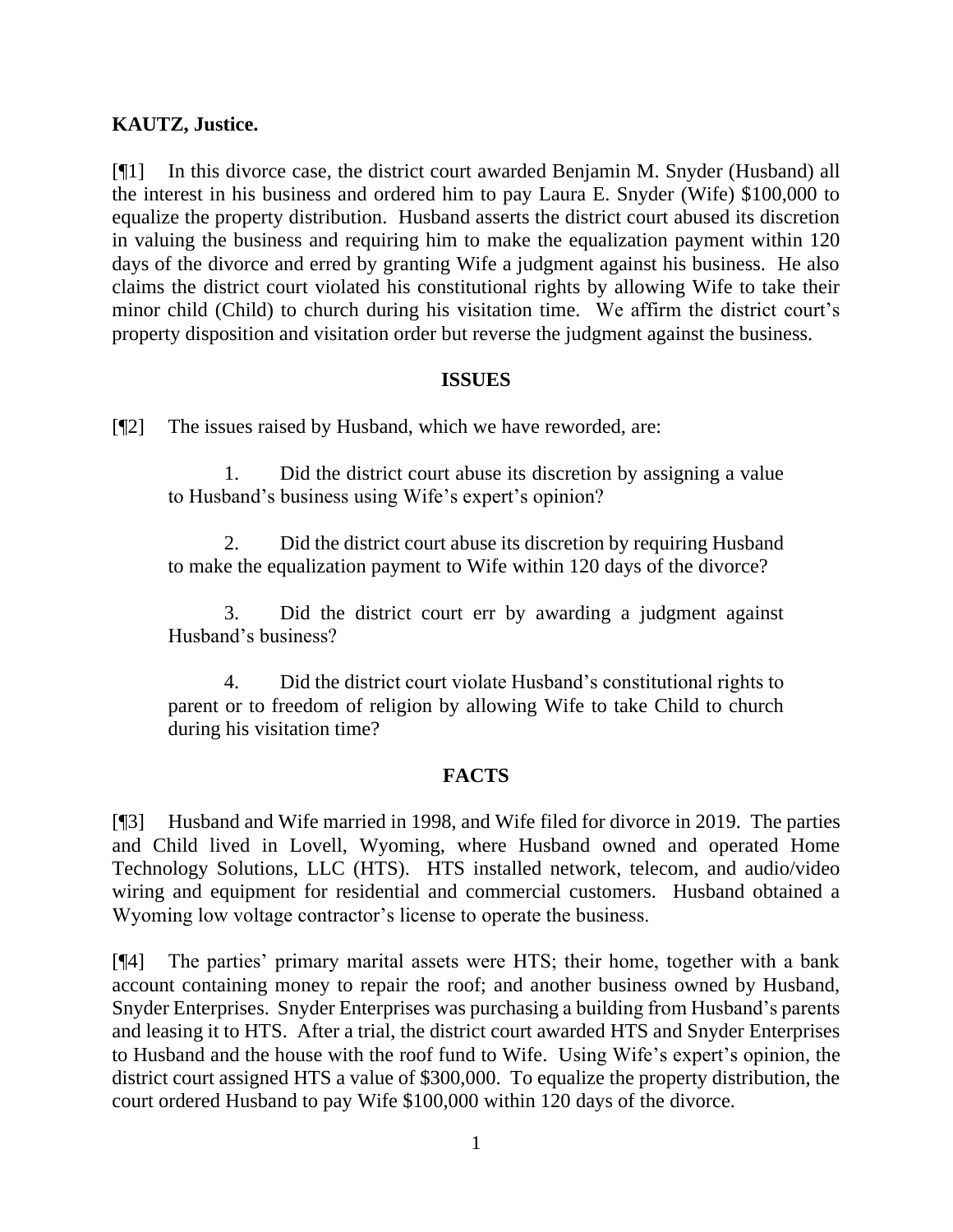[¶5] The district court granted Wife primary physical custody of Child. Husband was awarded liberal visitation under the same terms as a stipulated interim order entered while the divorce was pending. Husband was to have visitation with Child every other weekend, every other Tuesday night, and for five weeks in the summer. As per the earlier stipulated order, Wife was allowed to take Child for one hour on Sundays when Husband had visitation so she could take Child to church. Husband appealed.

#### **DISCUSSION**

#### *A. Property Disposition*

[¶6] Husband contends the district court abused its discretion by adopting Wife's expert's opinion on the value of HTS and ordering him to make the equalization payment within 120 days of the divorce. Wyo. Stat. Ann. § 20-2-114(a) (LexisNexis 2021) governs the disposition of a couple's marital property in a divorce:

> [I]n granting a divorce, the court shall make such disposition of the property of the parties as appears just and equitable, having regard for the respective merits of the parties and the condition in which they will be left by the divorce, the party through whom the property was acquired and the burdens imposed upon the property for the benefit of either party and children. . . .

[¶7] "Disposition of marital property is 'committed to the sound discretion of the district court.'" *Begley v. Begley,* 2020 WY 77, ¶ 20, 466 P.3d 276, 283 (Wyo. 2020) (quoting *Porter v. Porter,* 2017 WY 77, ¶ 12, 397 P.3d 196, 198 (Wyo. 2017)) (other citations omitted). "We review a division of property for abuse of discretion[.]" *Conzelman v. Conzelman,* 2019 WY 123, ¶ 15, 453 P.3d 773, 778 (Wyo. 2019). *See also, Edwards v. Edwards,* 2020 WY 35, ¶¶ 15-18, 459 P.3d 448, 451-52 (Wyo. 2020) (applying the abuse of discretion standard to review the district court's division of marital property). To determine whether the district court abused its discretion, "we consider the reasonableness of its decision." *Golden v. Guion,* 2016 WY 54, ¶ 18, 375 P.3d 719, 724 (Wyo. 2016). *See also, Verheydt v. Verheydt,* 2013 WY 25, ¶ 19, 295 P.3d 1245, 1250 (Wyo. 2013) ("In determining whether an abuse of discretion occurred, our core inquiry is the reasonableness of the district court's decision." (citing *Hanson v. Belveal,* 2012 WY 98, ¶ 14, 280 P.3d 1186, 1192 (Wyo. 2012)). "We will not disturb a property division in a divorce case, except on clear grounds, as the trial court is usually in a better position than the appellate court to judge the parties' needs and the merits of their positions." *Metz v. Metz,* 2003 WY 3, ¶ 6, 61 P.3d 383, 385 (Wyo. 2003) (citing *Paul v. Paul,* 616 P.2d 707, 712 (Wyo. 1980), and *Warren v. Warren,* 361 P.2d 525, 526 (Wyo. 1961)).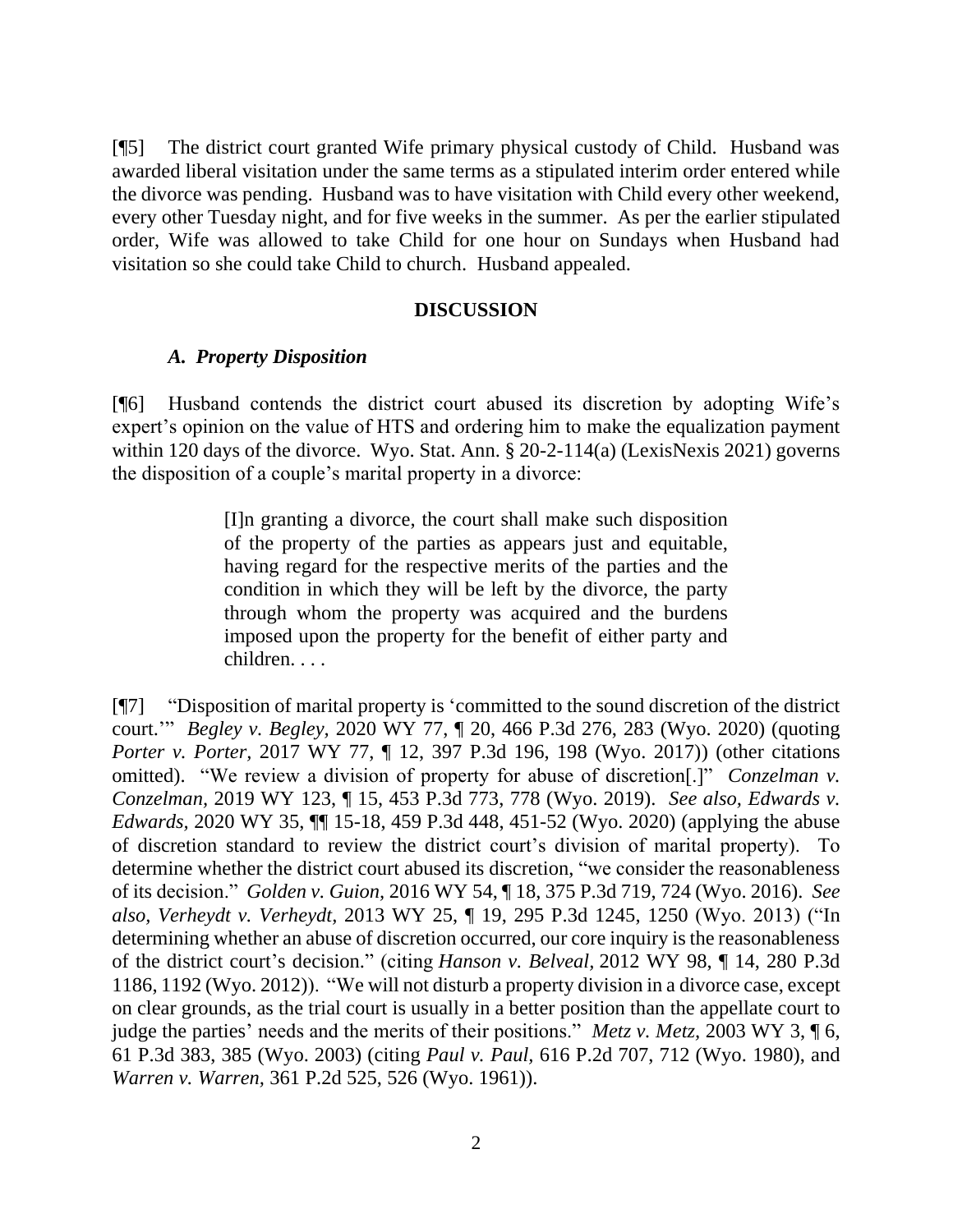[¶8] In making its property disposition, the district court has "the duty to weigh the evidence, including any expert testimony[.]" *Bishop v. Bishop,* 2017 WY 130, ¶ 28, 404 P.3d 1170, 1178 (Wyo. 2017) (citing *Semler v. Semler,* 924 P.2d 422, 423-24 (Wyo. 1996)). To evaluate the sufficiency of the evidence supporting the district court's decision, "'we afford to the prevailing party every favorable inference while omitting any consideration of evidence presented by the unsuccessful party.'" *Bagley v. Bagley,* 2013 WY 126, ¶ 7, 311 P.3d 141, 143 (Wyo. 2013) (quoting *Reavis v. Reavis,* 955 P.2d 428, 431 (Wyo. 1998)).

## *1. Business Valuation*

[¶9] Husband argues the district court abused its discretion by relying on Wife's expert's opinion to assign a \$300,000 value to HTS. He asserts HTS was worth only the appraised value of its assets (\$75,000), and the rest of the expert's valuation was based on "blue sky," which depended upon his personal skills.

[¶10] Mother's expert, Janci Baxter, is a certified public accountant and has a law degree and a master's degree in business administration. She is also a certified valuation analyst, specializing in business valuations. Ms. Baxter testified about various means of determining the value of businesses and how to choose the correct method for a particular business. She indicated the valuation method advocated for by Husband was known as the asset valuation method. Ms. Baxter testified the asset valuation method is used "in cases where the underlying value of the business is just the assets, and the [owners] are not making any money off of [the assets]."

[¶11] Another valuation method is called the "income" method. This is the method Ms. Baxter used to value HTS because the business was "making money off its assets." She explained there are various techniques to value a business using this method. She chose the "capitalization of earnings" approach, which uses the business's historical earnings and a capitalization rate to determine its value. Ms. Baxter used HTS's QuickBooks records and tax returns to determine its earnings from 2014 through 2019. With that information, she calculated the business's ongoing economic benefit stream (average earnings) as \$69,100. She explained the capitalization rate represents the rate of return expected from the business; generally, small businesses have a higher capitalization rate because the risk is greater. Ms. Baxter explained in detail how she determined the capitalization rate for HTS. When she applied the capitalization rate to the economic benefit stream, she determined HTS's value was \$308,000.

[¶12] The district court generally adopted Ms. Baxter's valuation of HTS but reduced it to \$300,000 to account for the economic impact of the COVID-19 pandemic. It specifically rejected Husband's argument that the business was worth only \$75,000, the value of its assets. Husband claims the district court abused its discretion in adopting Ms. Baxter's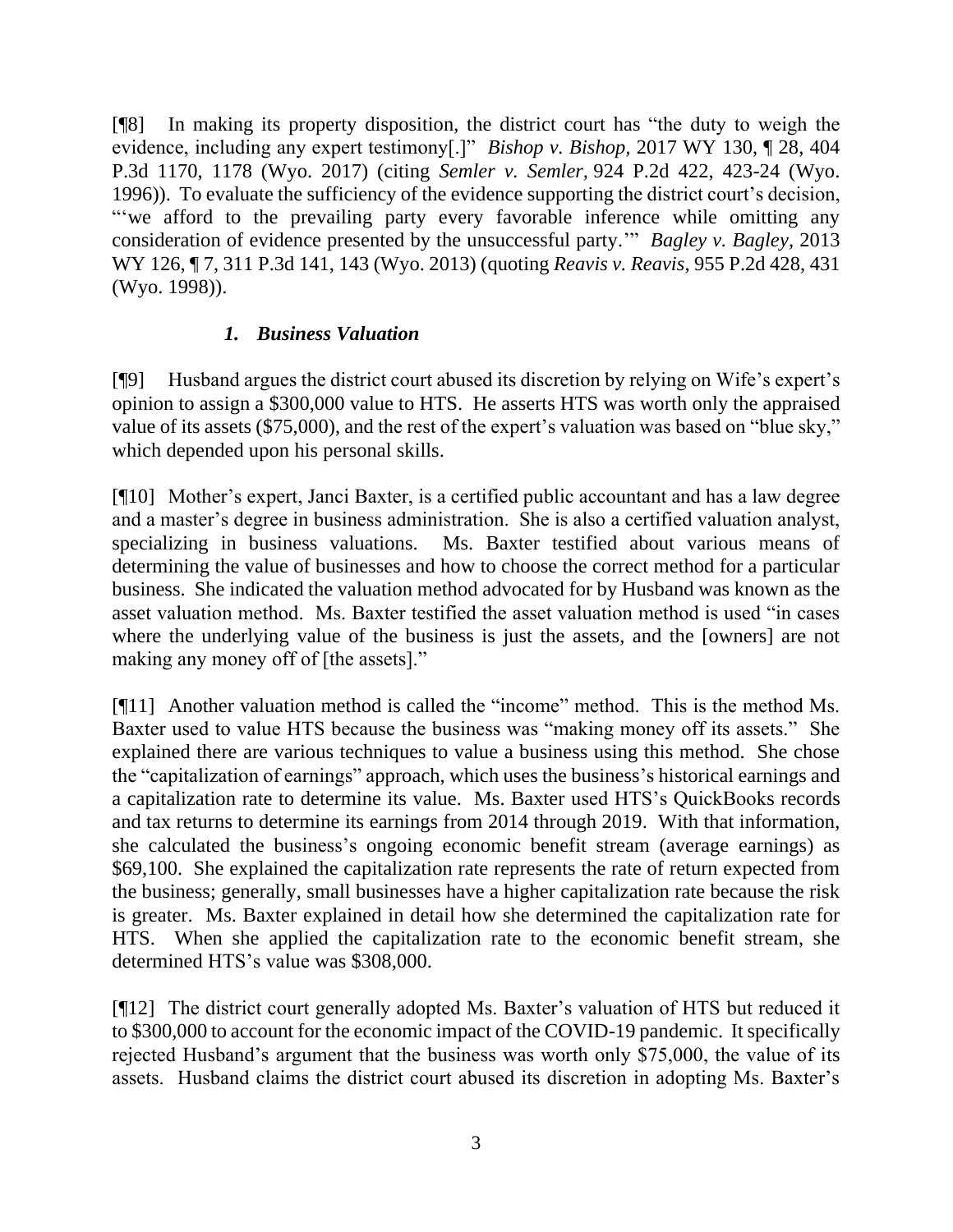opinion because "important" evidence was withheld from her and her valuation was based on "blue sky."

[¶13] Husband did not provide expert testimony to support his proposed valuation. However, he cross-examined Ms. Baxter about HTS's 2019 finances using some information she had not considered in preparing her report. He claims this information, which was provided by HTS's accountant, shows Ms. Baxter overvalued the business. Ms. Baxter stated she was not sufficiently familiar with some of the data presented by Husband to know if it would change her opinion of the business's value. She further testified that, prior to preparing her expert report, she had specifically asked Husband's accountant to update HTS's QuickBooks records with accurate information and it was her understanding the accountant had corrected any problems before she did her valuation. The district court acknowledged the cross-examination testimony in its decision but chose to rely on Ms. Baxter's valuation. The court did not act unreasonably when it accepted Ms. Baxter's explanation of her valuation process and reasons for relying on the QuickBooks records. Husband has not established the district court abused its discretion by refusing to reject Ms. Baxter's expert opinion because she did not consider some information in formulating her valuation.

[¶14] Husband also asserts Ms. Baxter improperly included "blue sky," which was "[b]asically [Husband's] good will, contacts and reputation" in her valuation of HTS. Citing *Root v. Root,* 2003 WY 36, 65 P.3d 41 (Wyo. 2003), he claims the district court erred by assigning a value to the business greater than that of its hard assets. The wife in *Root* was a medical doctor who owned a pathology business. *Id.,* ¶ 1, 65 P.3d at 42. Her trial expert stated the business should be valued by adding the "hard assets" to the "accounts receivable, discounted for monthly fluctuations and expenses[.]" *Id.,* ¶ 7, 65 P.3d at 44. The wife's expert also said "blue sky" or "good will" should not be included in the business's value because "the business was wholly dependent on the wife's medical expertise." *Id.* The husband's expert valued the business much higher based on the accounts receivable and the good will. *Id.* The district court accepted wife's expert's opinion, choosing not to include any good will in valuing the business. *Id.,* ¶ 15, 65 P.3d at 46. We ruled the district court did not abuse its discretion in determining the value of the pathology business. *Id.,* ¶ 18, 65 P.3d at 47.

[¶15] On the surface, *Root* seems to support Husband's argument. However, there is more to the story. In *Root,* the husband's expert's opinion, which was disregarded by the district court, had several flaws. The expert "had no knowledge of the business climate" in the area; did not have "the financial information he usually relied on to value" businesses, "such as accurate records of accounts receivable and expenses"; and admitted "his evaluations usually exceeded the actual sales price for the businesses by twenty percent and were usually inflated by twelve percent for a sales commission." *Id.,* ¶ 15, 65 P.3d at 46. Ms. Baxter's opinion did not suffer from the same problems. It was based upon her independent review of HTS's QuickBooks records and tax returns; she specifically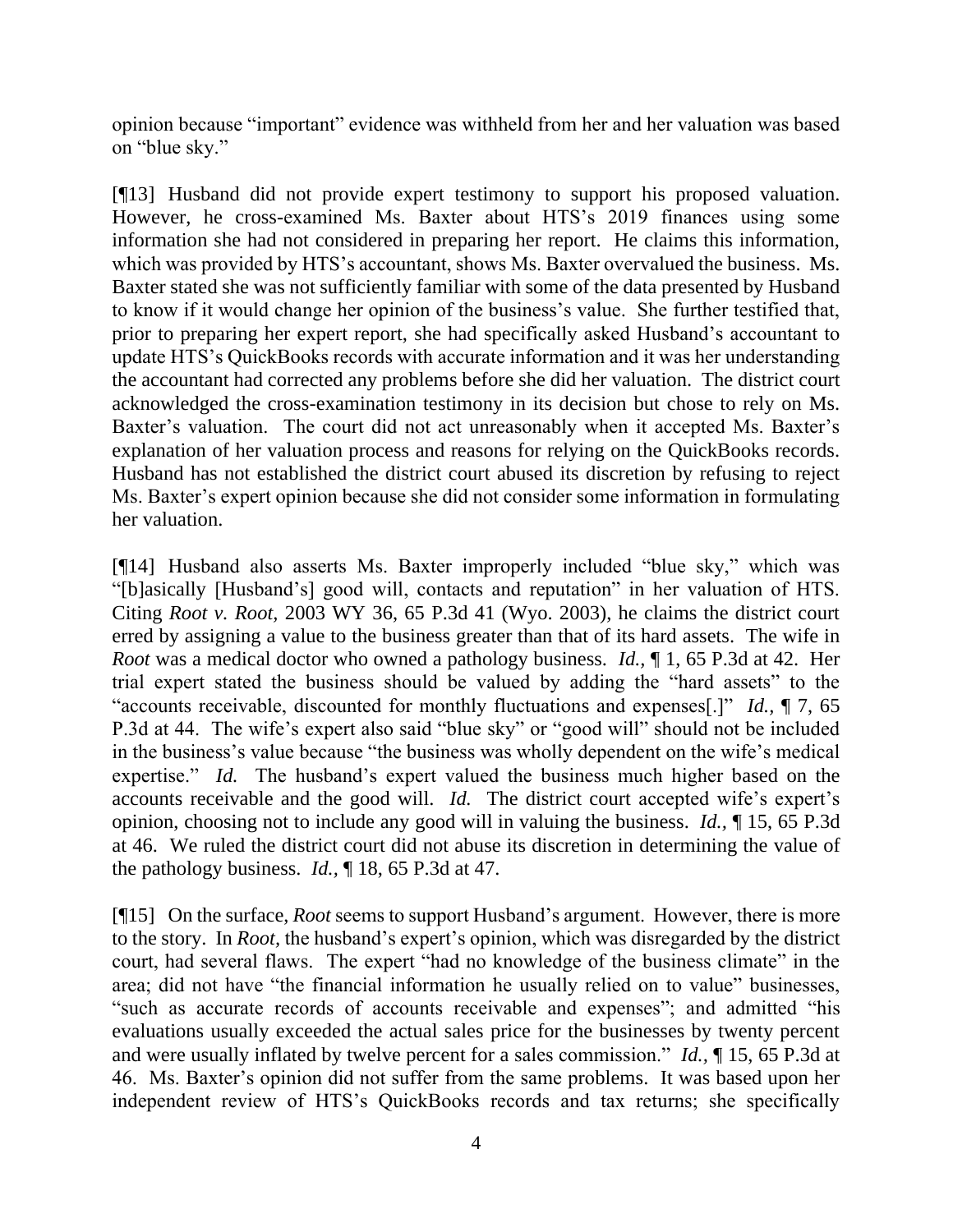considered both the national and local economies; and there was no evidence her evaluations were regularly inflated.

[¶16] Moreover, the income/capitalization of earnings valuation method is a wellrecognized means of valuing going concern businesses, and we have approved of its use in other cases. In *Neuman v. Neuman,* 842 P.2d 575, 581 (Wyo. 1992), we ruled the district court did not abuse its discretion by adopting the expert valuation of a closely held trucking business using the capitalization of earnings approach. More recently, we found "no abuse of discretion in the district court's acceptance of the capitalization of earnings method" for valuing the husband's interest in a family construction company. *Stephen v. Stephen,* 2015 WY 109,  $\P$  4, 19, 355 P.3d 1228, 1230, 1233 (Wyo. 2015). Given Husband offered no expert opinion challenging Ms. Baxter's choice of the capitalization of earnings method for valuing HTS, the district court did not abuse its discretion by adopting Ms. Baxter's opinion and valuing HTS at \$300,000.

# *2. Equalization Payment*

[¶17] Husband's second challenge to the district court's property distribution is to the requirement that he pay the \$100,000 equalization amount within 120 days of the divorce.<sup>1</sup> He claims the evidence shows there are no assets in the marital estate to use to make the payment, and the district court improperly "created wealth where it does not exist." We addressed a similar argument in *Bagley,* ¶ 28, 311 P.3d at 150. There, the husband claimed the district court abused its discretion by ordering him to pay the wife for her share of the marital residence "because there [were] no marital assets to use to make the payment." *Id.*  The husband claimed "the court 'divided' property which did not exist." *Id.* We noted it is not unusual for courts to require a cash equity payment from one spouse to the other even though there is insufficient cash in the marital estate to cover it. *Id.* (citing *Boyle v. Boyle,*  2006 WY 124, ¶¶ 21-23, 143 P.3d 368, 374 (Wyo. 2006), and *Humphrey v. Humphrey,*  2007 WY 72, 157 P.3d 451 (Wyo. 2007)). In such cases, the debtor spouse is often given a certain amount of time to satisfy the judgment. *Id.* 

[¶18] In *Boyle,* ¶ 22, 143 P.3d at 374, the husband contested the district court's order that he pay the wife an equalization payment by a certain date. He claimed the district court's deadline was unreasonable because it did not give him sufficient time to sell property so he could pay the judgment. *Id.* We concluded the district court did not abuse its discretion by requiring the payment. *Id.,* ¶ 23, 143 P.3d at 374. The husband's claim he could not arrange to pay off the debt was unsubstantiated. *Id.* We specifically noted he might have to pursue other avenues to secure the funding, such as obtaining a loan. *Id. See also, Bagley,* ¶ 28, 311 P.3d at 150 (the district court ordered the judgment in favor of the wife

<sup>&</sup>lt;sup>1</sup> Although the district court also ordered Husband to pay the outstanding balance on a \$15,000 automobile loan within 90 days of its order, Husband focuses his appellate argument on the \$100,000 equity payment.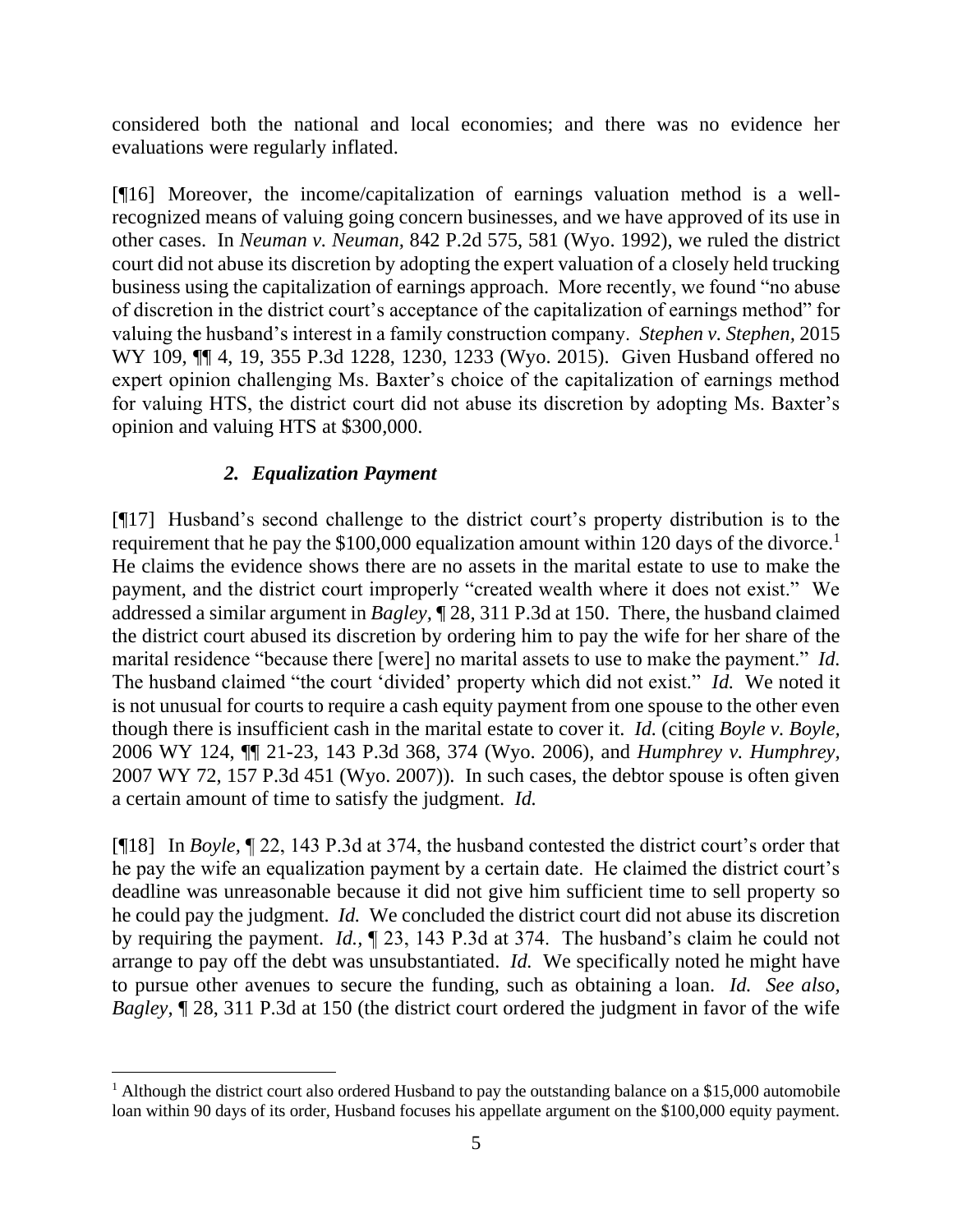to bear interest until paid in full, incentivizing the husband to explore options for satisfying the judgment such as securing a loan).

[¶19] Husband argues his uncontroverted testimony shows he was unable to obtain a loan to make the equity payment. That statement is not borne out by the record. Husband testified he did not know whether he would qualify for a loan because he had not explored that option. Although he stated he did not have collateral or a down payment for a loan, there was no evidence of what loan terms a lender would actually require.

[¶20] While the district court in this case set a deadline for making the equalization payment, it also provided an alternative if Husband could not immediately make the full payment. The court ruled that, until the debt is paid, Husband is required to continue paying Wife the amount of the monthly mortgage payment on the marital home. If Husband fails to make any monthly payment, the remaining balance at the time of nonpayment will be converted into a judgment in favor of Wife, "with accompanying interest at the statutory rate . . . against both [Husband] individually and HTS as a business entity[.]" The payment requirement is similar to that incorporated into the order in *Boyle*. If the husband could not pay by the deadline, he was required "to continue spousal support of \$2,500 per month, not to be credited against the judgment, until the debt was paid." *Boyle,* ¶ 23, 143 P.3d at 374-75. The judgment terms in this case are actually more favorable to Husband because he is entitled to a credit against the \$100,000 he owes Wife for each payment he makes. *Cf. Bailey v. Bailey,* 954 P.2d 962, 966 (Wyo. 1998) (the district court abused its discretion by requiring the husband to pay the wife a large lump sum payment within 180 days from the date of the judgment without providing any alternative means of payment).

[¶21] Furthermore, although Husband was certainly aware that an equalization payment could be required if the district court accepted Wife's valuation of HTS, he did not provide the court with a proposed payment schedule. In *Klatt v. Klatt,* 654 P.2d 733, 736 (Wyo. 1982), we upheld the district court's property distribution plan which required the sale of marital property, including property necessary for the husband's business. We said if the husband "had a more workable plan to distribute the property of the marriage, he should have presented it at the trial[.]" *Id.* (citing *Beckle v. Beckle,* 452 P.2d 204, 208-09 (Wyo. 1969), and *Barbour v. Barbour,* 518 P.2d 12, 16 (Wyo. 1974)). *See also, McLoughlin v. McLoughlin,* 996 P.2d 5, 8 (Wyo. 2000) ("an appellant's silence as far as suggesting a more workable plan which would still assure the wife a just and equitable share of the property being distributed, leaves both the trial court and the appellate court without options" (citing *Klatt,* 654 P.2d at 736)). The district court did not abuse its discretion by requiring Husband to make the equity payment to Wife within 120 days of the divorce.

# *3. Judgment Against HTS*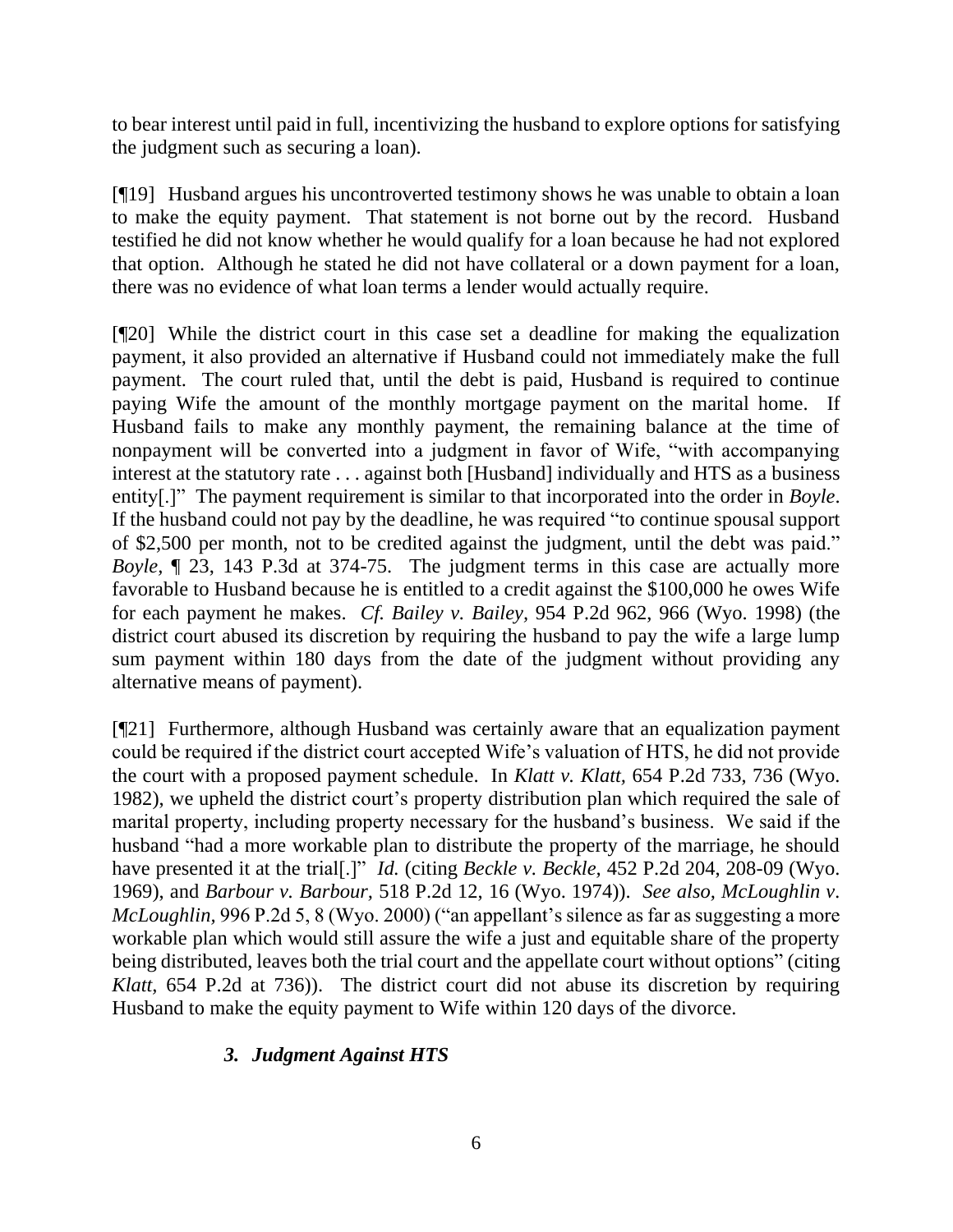[¶22] Husband claims the district court erred by granting a judgment against HTS for the equity payment due Wife. We agree. The only proper parties to a divorce action are "the spouses seeking to be divorced." *Nielson v. Thompson,* 982 P.2d 709, 712 (Wyo. 1999) (citation omitted). *See also, Olsen v. Olsen,* 2011 WY 30, ¶ 14, 247 P.3d 77, 81 (Wyo. 2011). "A judgment against a non-party is a nullity." *Wyoming Health Servs., Inc. v. Deatherage,* 773 P.2d 156, 156 (Wyo. 1989).

## *B. Visitation*

[¶23] Husband claims the district court's visitation order violated his constitutional rights to parent Child and to freedom of religion. He challenges the following provision of the custody and visitation order: "[Wife] is provided one hour every Sunday when [Child] is with [Husband] so that [Wife] and [Child] can attend a church service together."

[¶24] "Parents have a 'fundamental liberty interest' in the care, custody, and management of the[ir] child." *In re FM,* 2007 WY 128, ¶ 9, 163 P.3d 844, 847 (Wyo. 2007) (citing *Santosky v. Kramer,* 455 U.S. 745, 753, 102 S.Ct. 1388, 1394, 71 L.Ed.2d 599 (1982)). Every citizen also has the right to the freedom of religion. U.S. Const. amend. I ("Congress shall make no law respecting an establishment of religion, or prohibiting the free exercise thereof . . . .")); Wyo. Const. art. 1  $\S$  18 ("[t]he free exercise and enjoyment of religious profession and worship without discrimination or preference shall be forever guaranteed in this state").

[¶25] Husband did not contest the church provision at any point during the district court proceedings. The provision was not novel to the parties as a similar term was included in the stipulated interim custody and visitation order in place while the divorce was pending. On appeal, however, Husband claims the district court's order includes an unconstitutional "preference" for Wife's religion. We note the district court's order does not refer to Wife's specific religion or indicate in any manner a preference for a particular religion.

[¶26] Furthermore, "'[i]ssues raised for the first time on appeal generally will not be considered by this court unless they are jurisdictional or issues of such a fundamental nature that they must be considered.'" *Gjertsen v. Haar,* 2015 WY 56, ¶ 15, 347 P.3d 1117, 1123 (Wyo. 2015) (quoting *Byrd v. Mahaffey,* 2003 WY 137, ¶ 10, 78 P.3d 671, 674 (Wyo. 2003)). *See also, Fowles v. Fowles,* 2017 WY 112, ¶ 28, 402 P.3d 405, 412 (Wyo. 2017) ("We generally do not consider arguments on appeal that were not presented to the district court.") (citation omitted). The fact that an issue touches on constitutional principles does not necessarily make it so fundamental the waiver rule does not apply. *Gjertsen,* ¶ 15, 347 P.3d at 1123. Husband makes no effort to demonstrate why his argument was not waived and deserves consideration on appeal even though he did not raise it below.